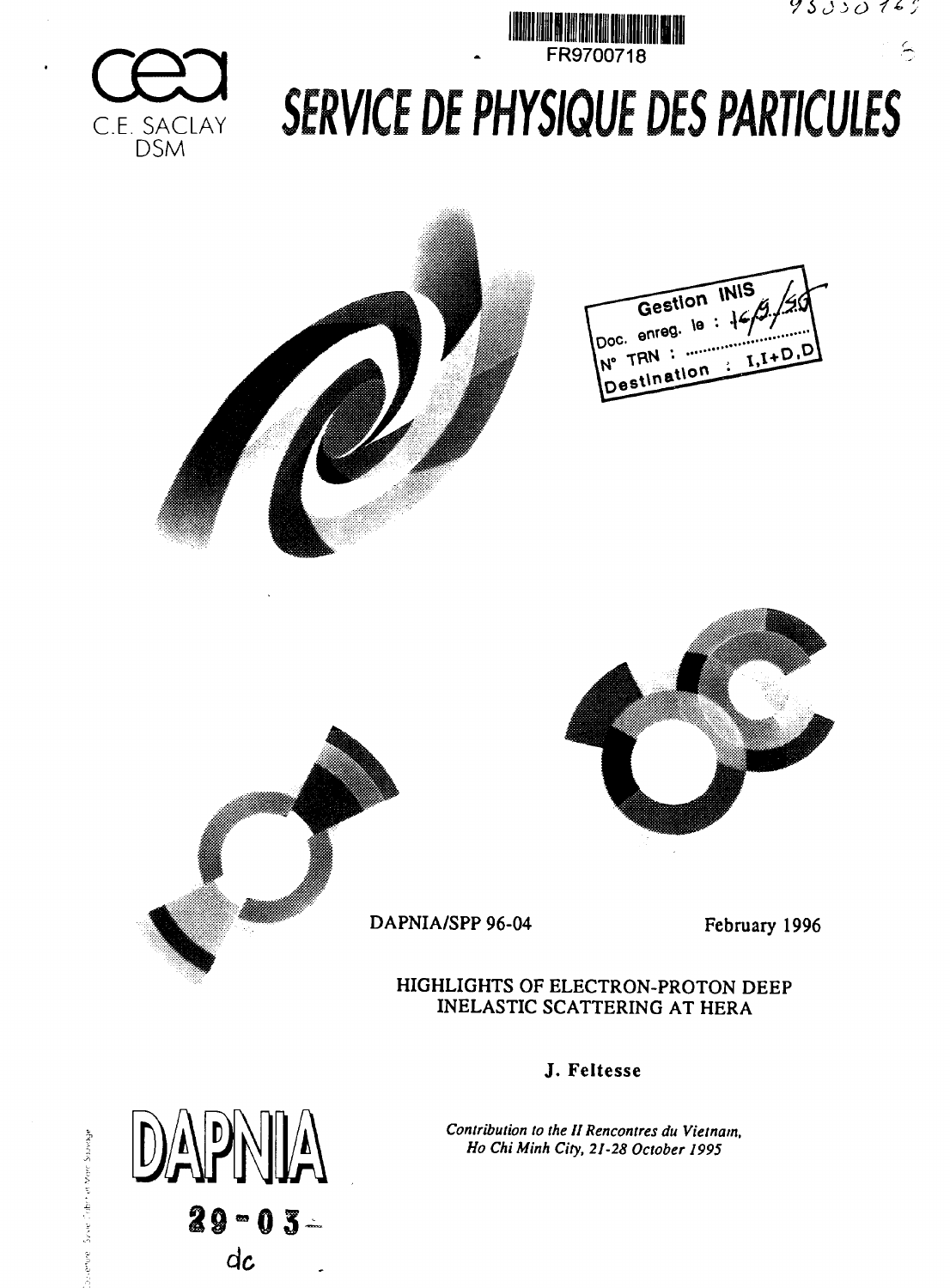Le DAPNIA (Département d'Astrophysique, de physique des Particules, de physique Nucléaire et de l'Instrumentation Associée) regroupe les activités du Service d'Astrophysique (SAp), du Département de Physique des Particules Elémentaires (DPhPE) et du Département de Physique Nucléaire (DPhN).

 $\mathcal{A}$ 

Adresse : DAPNIA, Batiment 141 CEA Saclay F - 91191 Gif-sur-Yvette Cedex

 $\sim$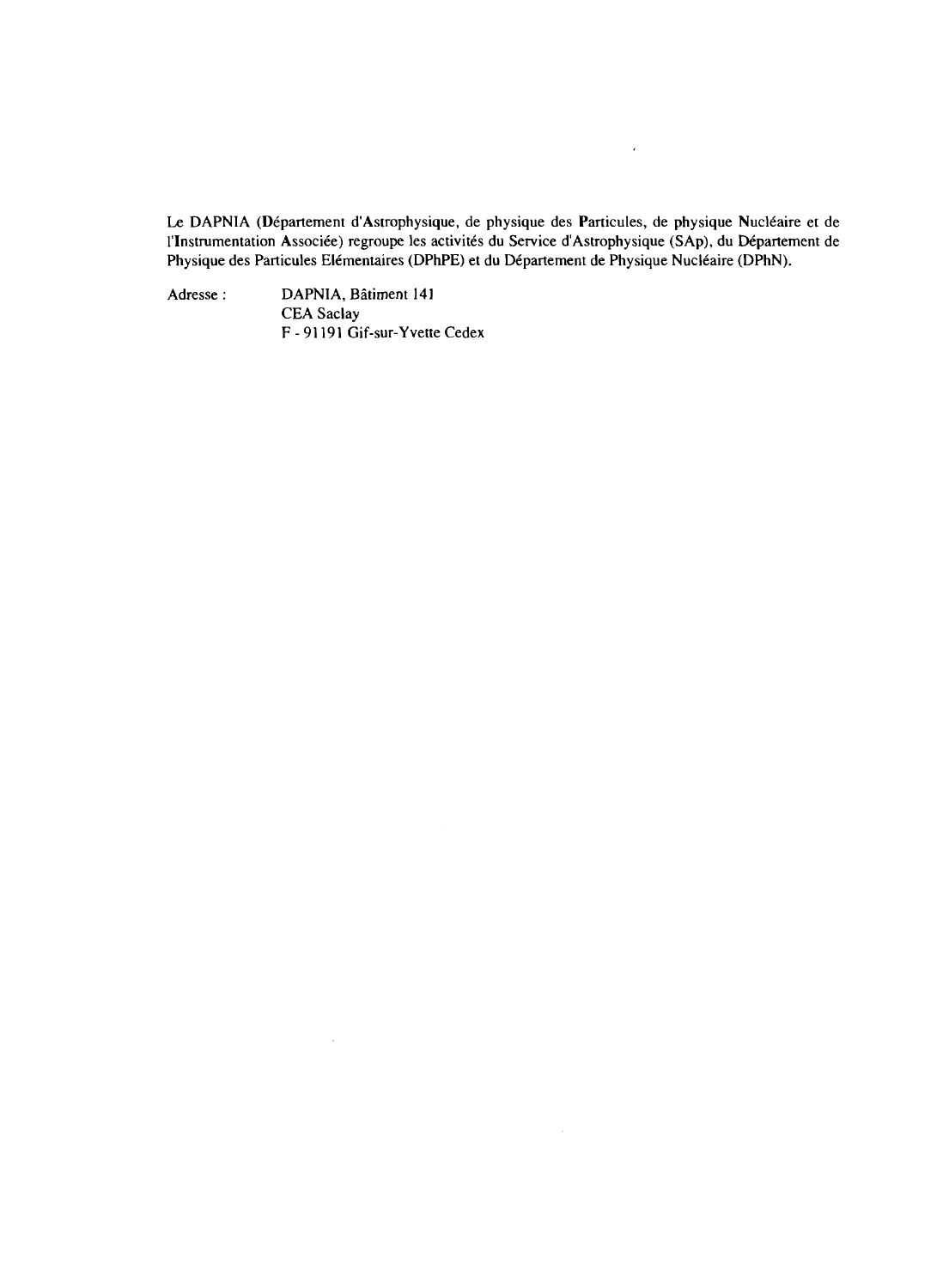# HIGHLIGHTS OF ELECTRON-PROTON DEEP INELASTIC SCATTTERING AT HERA

**Joel Feltesse** DSM/DAPNIA/Service de Physique des Particules CEA Saclay F-91191 Gif-sur-Yvette Cedex, France

# **Abstract**

Salient results on deep inelastic scatttering from the HI and ZEUS collaborations are reviewed. These include preliminary measureme<u>n</u>ts of the proton structure function  $F_{\mathbf{2}}$  extending to new regimes at both high  $Q^2$  and low  $Q^2$  and  $x\dot{,}$  studies of the hadronic final states and discussion on  $\rm QCD$ interpretations of low  $x^{\dagger}$  data. New determination of  $\alpha_s$  from jet rates in deep inelastic scattering based on 1994 data are presented. A consistent picture of the gluon density in the proton at low *x* from a variety of processes is obtained.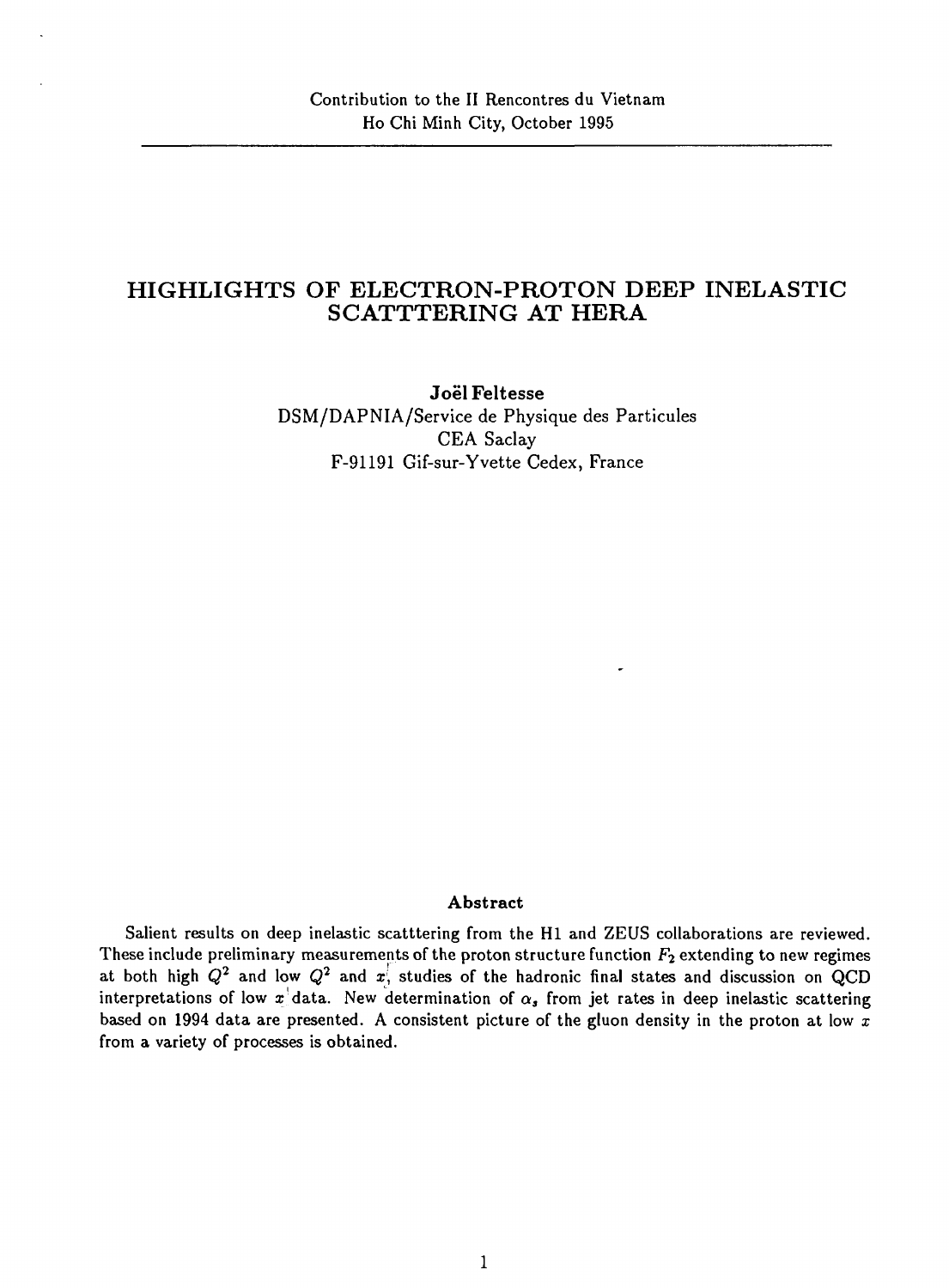# 1. Introduction



Fig. 1. Basic Feynman diagram for electron proton deep inelastic scattering. *Q<sup>2</sup>* is minus the squared four momentum transferred or minus the squared mass of the virtual photon. *W* is the virtual photon-proton centre of mass energy.

In Deep Inelastic lepton-nucleon Scattering (DIS) at HERA  $Q^2$ , minus the squared four-momentum of the exchanged virtual photon (Fig.1), can reach 90000  $\rm{GeV^2},$  a value more than 100 times larger than achieved in fixed target experiments. May be even more important, *x,* the fraction of proton momentum carried by the struck quark can be as low as 5 10<sup>-5</sup> at  $Q^2$  values  $\leq 4$  GeV<sup>2</sup>. The low  $x$  regime is a new domain of test for QCD. At sufficiently low  $x$  values, in perturbative calculations resummations based on leading  $(\alpha_s \log(Q^2/Q_0^2))^n$  terms, the so-called Dokshitzer Gribov Lipatov Altarelli Parisi (DGLAP) mechanism<sup>1</sup> should eventually be superseded by resummations based on leading  $(\alpha_s \log 1/x)^n$  terms, the so-called Balitski Fadin Kuraev Lipatov (BFKL) mechanism <sup>2</sup>. In this review we present the most recent results on the structure function  $F_2(x,Q^2)$  of the proton and then discuss how these data together with less inclusive measurements can give insight into the QCD underlying mechanism at low *x.* We show how studies of the jets in deep inelasic scattering can provide new determinations of the coupling constant  $\alpha_{s}(Q^{2})$  and a direct measurement of the gluon density in the proton. The mesurement of the gluon density is compared to determinations in other processes.

# 2. The proton structure function  $F_2(x,Q^2)$

The first determination <sup>3,4</sup> of the proton structure function  $F_{\bf 2}(x,Q^2)$  at HERA in 1992 has been based on a recorded luminosity of about 30 *nb~<sup>l</sup>* and has revealed the striking feature of a proton structure function rising as  $x$  decreases below  $10^{-2}$ , for  $Q^2$  values in the range  $8 < Q^2 < 60~{\rm GeV^2}$ . The analysis of the 1993 data based on 10 to 20 times more integrated luminosity reported by the H1<sup>5</sup> and ZEUS<sup>6</sup> collaborations extends the kinematic range to a lower  $Q^2$  value of 4.5 GeV<sup>2</sup> and to larger  $Q^2$  values up to 2000 GeV<sup>2</sup>. The 1994 data represents a further increase of about a factor 10 in statistics at large  $Q^2$  together with an extension of the accessible kinematic range towards  $Q^2 = 1$  $GeV^2$  and  $x = 0.00005$ .

Access to such low  $Q^{\mathbf{2}}$  values has been achieved by two different ways : first by operating HERA for two days with the interaction point shifted to the proton direction  $10,11$  to improve acceptance at low scattering angle, second by selecting events from the nominal interaction point but where a photon has been emitted collinear with the electron beam, thus reducing the effective electron beam .<br>energy <sup>12</sup>.

At very high  $Q^2 \ge 5000 \ {\rm GeV^2}$  the number of recorded events is so far too meager to extract structure functions of neutral or charge currents. Data at high *Q<sup>2</sup>* are however very sensitive to new phenomena. By comparing the measured differential cross section  $d\sigma/dQ^2$  with the expected cross section from the Standard Model, the HERA experiments have provided new limits on masses and couplings of leptoquarks and on fermion compositeness scales. For example, based on data recorded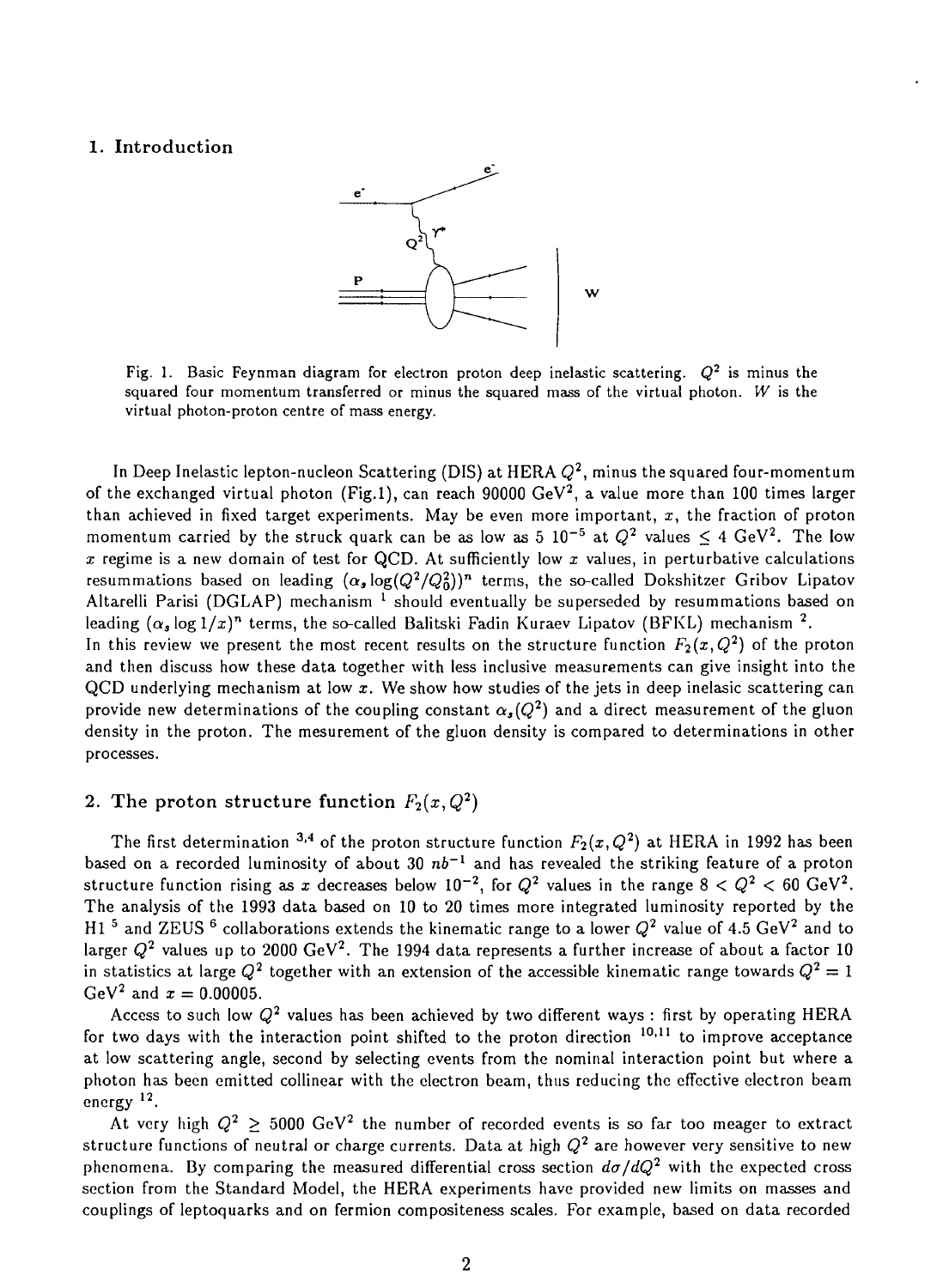in 1993 and 1994, compositeness scales smaller than 1.0 TeV to 2.5 TeV, pending on the chiralities of the currents, can be ruled out <sup>13</sup>. Direct searches on leptoquarks, supersymmetric particles, excited leptons, excited quarks have not yet been successful but provide limits comparable or even better than obtained from other colliders <sup>14,15</sup>.



2.1. Results on  $F_2(x,Q^2)$ 

Fig. 2. Measurement of the proton structure function  $F_2(x,Q^2)$  vs  $x$  for fixed values of  $Q^2$ . Preliminary 1994 data from HI and ZEUS are compared to the fixed target data of BCDMS, E665 and NMC.

The results on  $F_2(x,Q^2)$  from H1 and ZEUS together with those of BCDMS  $^7$  ,E665  $^8$  and NMC  $^9$ are shown in Fig. 2 as a function of x at fixed  $Q^2$  values. We can see that the  $x, Q^2$  bins of the H1 data have closed the kinematical gap between the fixed target data of E665 and the HERA results. The preliminary HI data cover the full 1994 data set whereas the ZEUS data are so far restricted to the low  $Q^2$  shifted interaction point data and data points at very high  $Q^2$ . The preliminary results of 1994 data have still systematics of about 10 % but there is a reasonable hope to decrease the systematics down to 5 % in the final data from the nominal interaction point. The normalisation errors in the large statistics 1994 HI data sample taken with HERA nominal conditions has become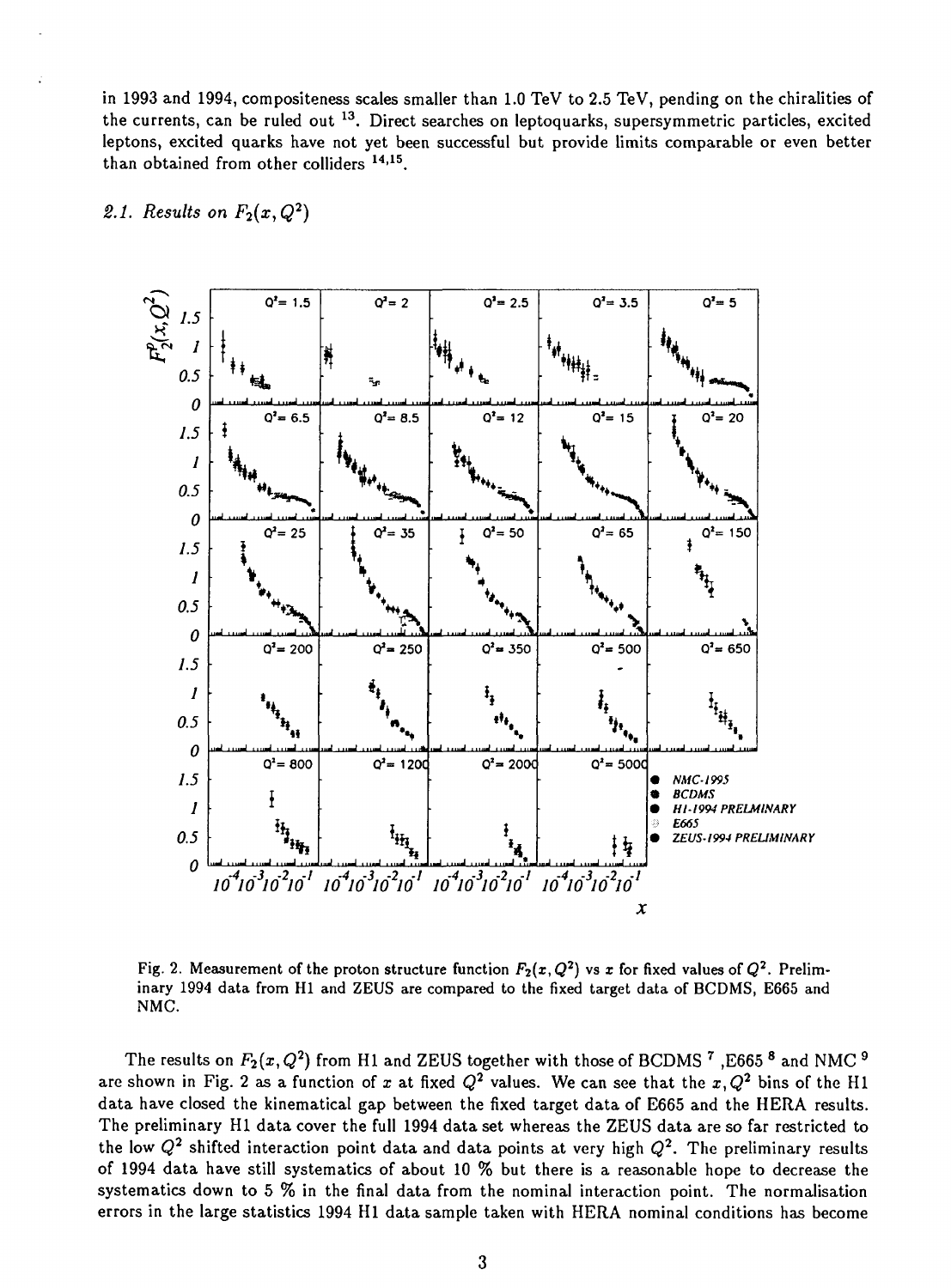almost negligible. It has been reduced to 1.5%.

In all the bins where the comparison is possible the data sets of HI and ZEUS agree well within the errors. There is also a smooth transition between the fixed target data and the HERA data. It is remarkable that the steep rise of  $F_2$  with  $x$  decreasing persists to  $Q^2$  values as low as 1.5 GeV $^2$  at  $x < 10^{-2}$  and is already visible at  $Q^2 = 2000 \text{ GeV}^2$  at  $x \sim 0.1$ . At a fixed low x value, for example  $x = 10^{-3}$ , the steepness increases with  $Q^2$  increasing.



Fig. 3. Measurement of the proton structure function  $F_2(x,Q^2)$  vs  $Q^2$  for fixed values of  $x$ . Preliminary 1994 data from HI (closed points) are compared to the fixed target data of BCDMS (open triangles) and NMC (open circles). The curves represent the DGLAP NLO QCD fit described in the text. For clarity the  $F_2$  values are plotted, with all but normalisation errors, adding a term  $c(x) = 0.6(i_x - 0.5)$  to  $F_2$ , where  $i_x$  is the bin number starting at  $i_x = 1$  for  $x = 0.32$ .

The HI 1994 data are shown in Fig. 3 together with the data of BCDMS and NMC as a function of *Q<sup>2</sup>* at fixed *x* values. Here also the HI data agree well with a smooth extrapolation from NMC and BCDMS data. As in the fixed target domain, there are no scaling violations at  $x \sim 0.1$ , but pronounced  $Q^2$  scaling violations at low x, steeper with x decreasing towards  $x = 0.00005$ .

### *2.2. QCD interpretation*

It was not known before data from HERA have become available whether some strong non perturbative effects would not mask the asymptotic behaviour anticipated in the early days of QCD  $^{16}$ . The observation of the steep rise of  $F_2$  at low x is a success of QCD as an asymptotic free field theory.

The two salient features of the data at low *x,* the rise of *F2* as *x* decreases and the strong scaling violations, can be interpreted in perturbative QCD. The HI collaboration has made a common fit of the 1994 preliminary data at  $Q^2 > 5$  GeV<sup>2</sup> together with the new NMC data and the BCDMS measurements. The fit is based on Next-to-Leading Order (NLO) DGLAP evolution equations and it gives a very good description of the data not only at  $Q^2 > 5$  GeV<sup>2</sup> but also surprisingly down to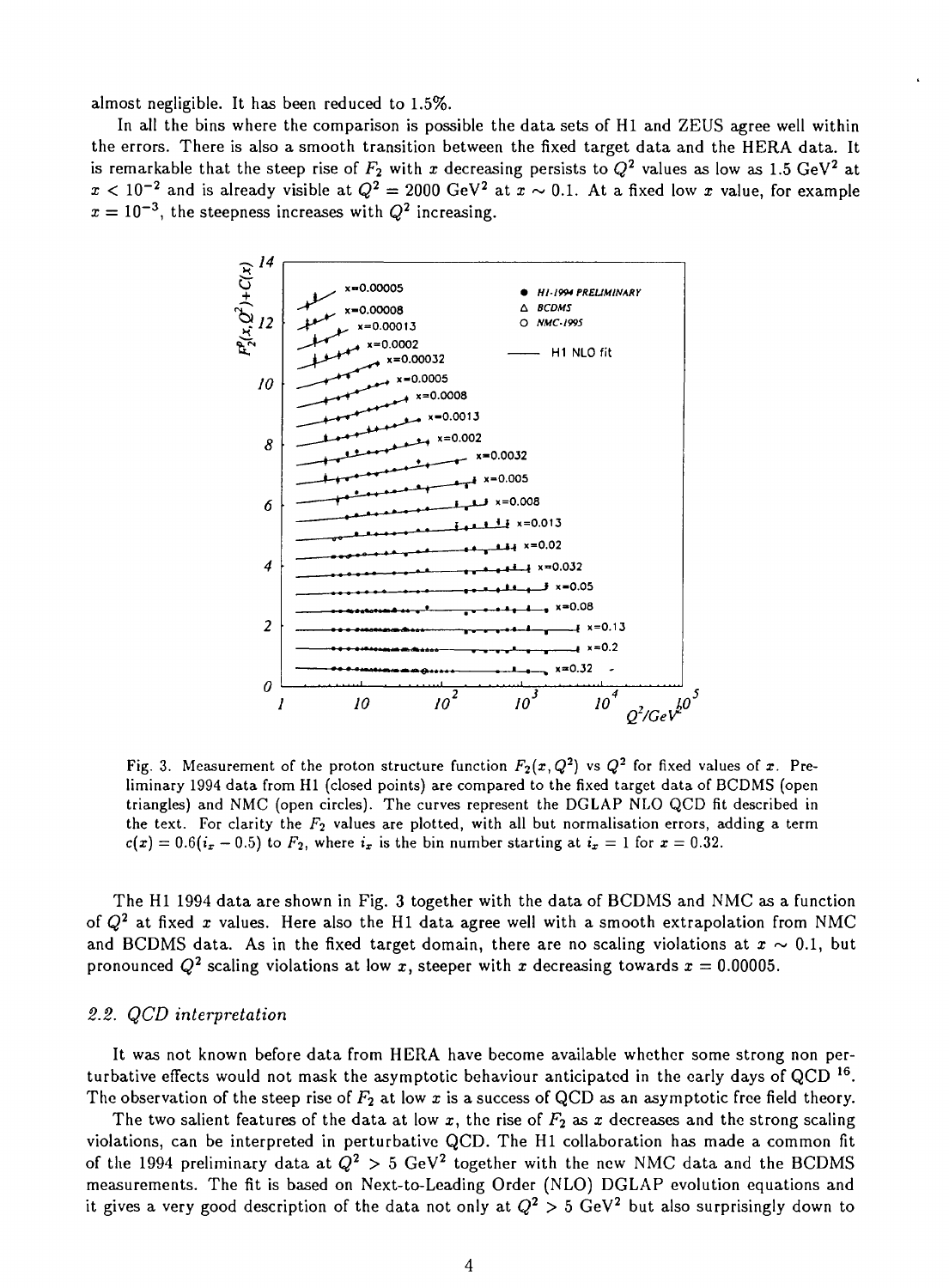$Q^2=1.5~{\rm GeV^2}$  and  $x=0.00005$  (see Fig.3). Similar fits have been made on ZEUS and H1 1993 data combined with fixed target data <sup>17,18,19,20</sup>. All the fits require a starting distribution at  $Q_0^2=4\;\rm{GeV}^2$ to be singular in  $x^{-\lambda}$ , with  $\lambda \sim 0.2$  to 0.4, when x goes to zero. The fits give a satisfying description of the data, demonstrating that, within the present size of the errors, the DGLAP evolution equations are still valid in the **HERA** low *x* kinematic domain (see Fig.4). The fits have been used to determine the gluon density in the proton at very low  $x^{20}$  (see section 3.2.2).

The HI collaboration has also used the BFKL evolution equation as a further constraint at low  $x$  <sup>20</sup>. The quality of the fit is neither improved nor deteriorated. There is at present clearly no need for the BFKL mechanism to describe the  $Q^2$  evolution of the data. With more precise data it will be possible to investigate the behaviour of the slope  $dF_2/d \log(1/x)$ , a variable very sensitive to the underlying mechanisms<sup>21</sup>.



Fig. 4. Measurement of the structure  $F_2$  in the low  $Q^2$  region of H1 (solid points),  ${\rm ZEUS}$  (open triangles) and from the muon experiment E665 (open circles). The data are compared to different parton parametrizations at  $Q^2 < 5 \text{ GeV}^2$  the Regge inspired DOLA and CKMT, at  $Q^2 > 5 \text{ GeV}^2$ the global fits MRSx and CTEQ3, and for the whole *Q<sup>2</sup>* range the GRV.

An alternative way to test that the rise of *F2* at low *x* is entirely due to the perturbative QCD evolution has been developped by Glück, Reya and Vogt (GRV) <sup>22</sup>. At a very low  $Q_0^2=0.34\ {\rm GeV^2}$ value valence-like parton distributions are used as input to the DGLAP evolution equations. This yields a parametrisation of the structure function  $F_2$  which is in accord with the data down to  $Q^2 = 1.5$  $\rm{GeV^2}$  (see Fig.4). It demonstrates that the DGLAP evolution equations are not only capable to describe the  $\tilde{Q}^2$  evolution but also capable to generate the rise of  $F_2$  with x decreasing provided a non singular input distribution is used at a very low  $Q^2$  scale. This is in contrast to a Regge model <sup>23</sup> without  $Q^2$  evolution, referred to as DOLA in Fig.4, which is found not to describe the data even at the lowest  $Q^2$  values at 1.5 GeV<sup>2</sup>. A model <sup>24</sup>, referred to as CKMT in Fig.4, inspired from Regge phenomenology up to  $Q^2 = 2$  GeV<sup>2</sup> and based on DGLAP evolution at higher  $Q^2$  values is closer to the data although not fully satisfying.

# **3. The hadronic final state in DIS events**

At moderate  $x \geq 0.01$  values DIS events are a copious source of jets well described by the DGLAP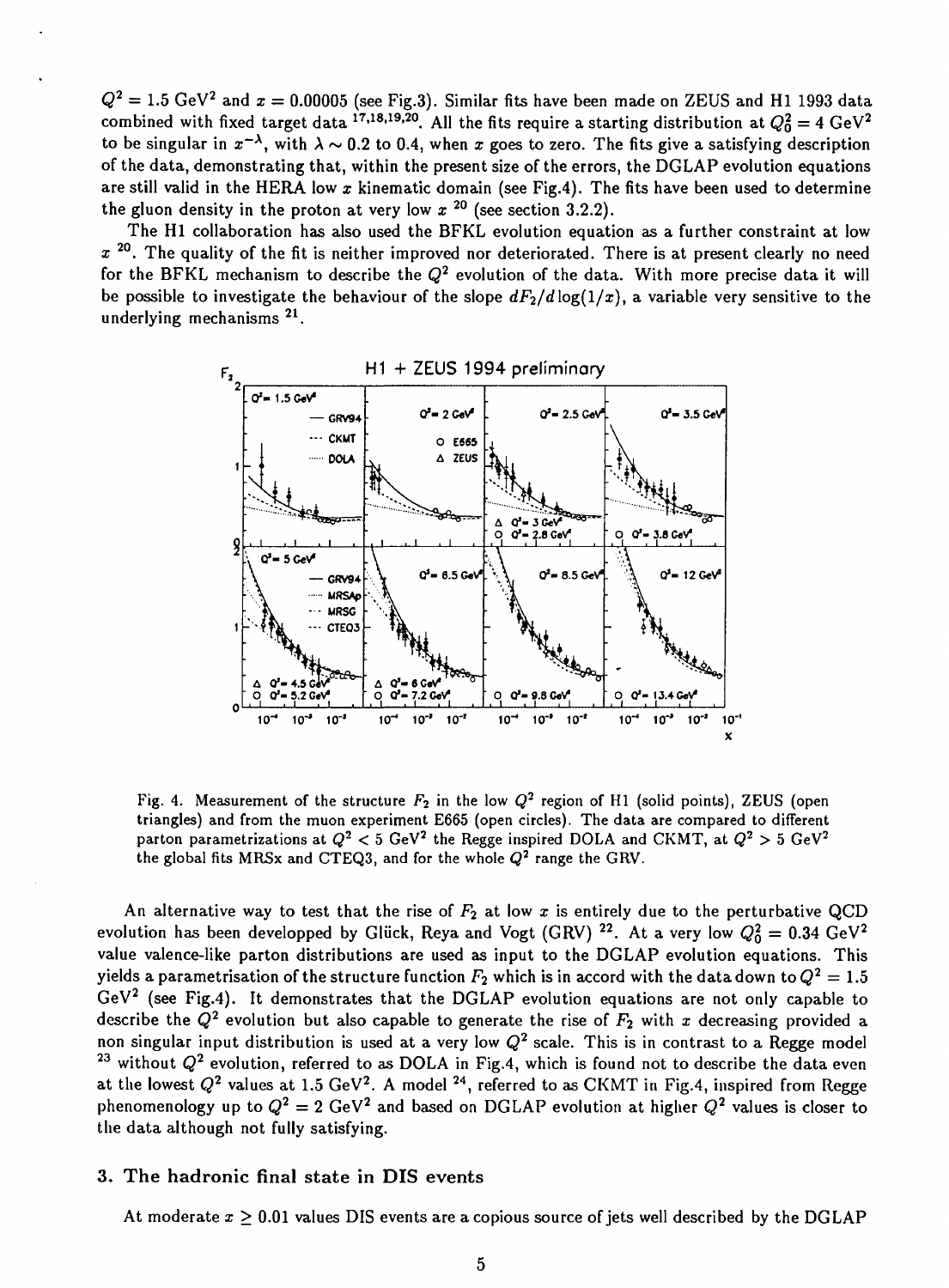mechanism, from which the coupling constant  $\alpha_{s}(Q^{2})$  and the gluon density in the proton can be extracted (see section 3.2). At lower *x* values, hadron production in the region between the current jet and the proton remnant is expected to be sensitive to the effects of the BFKL or DGLAP dynamics (Fig.5).



Fig. 5. Diagrammatic representation of the gluon rungs contributing to deep inelastic scattering.

*3.1. BFKL versus DGLAP dynamics*



Fig. 6. Average transverse energy measured in the forward hemisphere in the laboratory ( $\eta \ge 0$ ) by HI and ZEUS at low *x.* The data are compared to analytic QCD calculations at the parton level and to MEPS and CDMBGF full simulations.

In the DGLAP scheme, the parton cascade emitted before a quark is struck by the virtual photon (see Fig. 5) follows a soft ordering for the fractional momentum  $x \le x_n \le ... \le x_2 \le x_1$  but a strong ordering in transverse momentum  $Q^2 \gg k_n^2 \gg \cdots \gg k_2^2 \gg k_1^2 \gg Q_0^2.$  In the BFKL scheme there is no strong ordering in transverse momentum but a strong ordering in the fractional momentum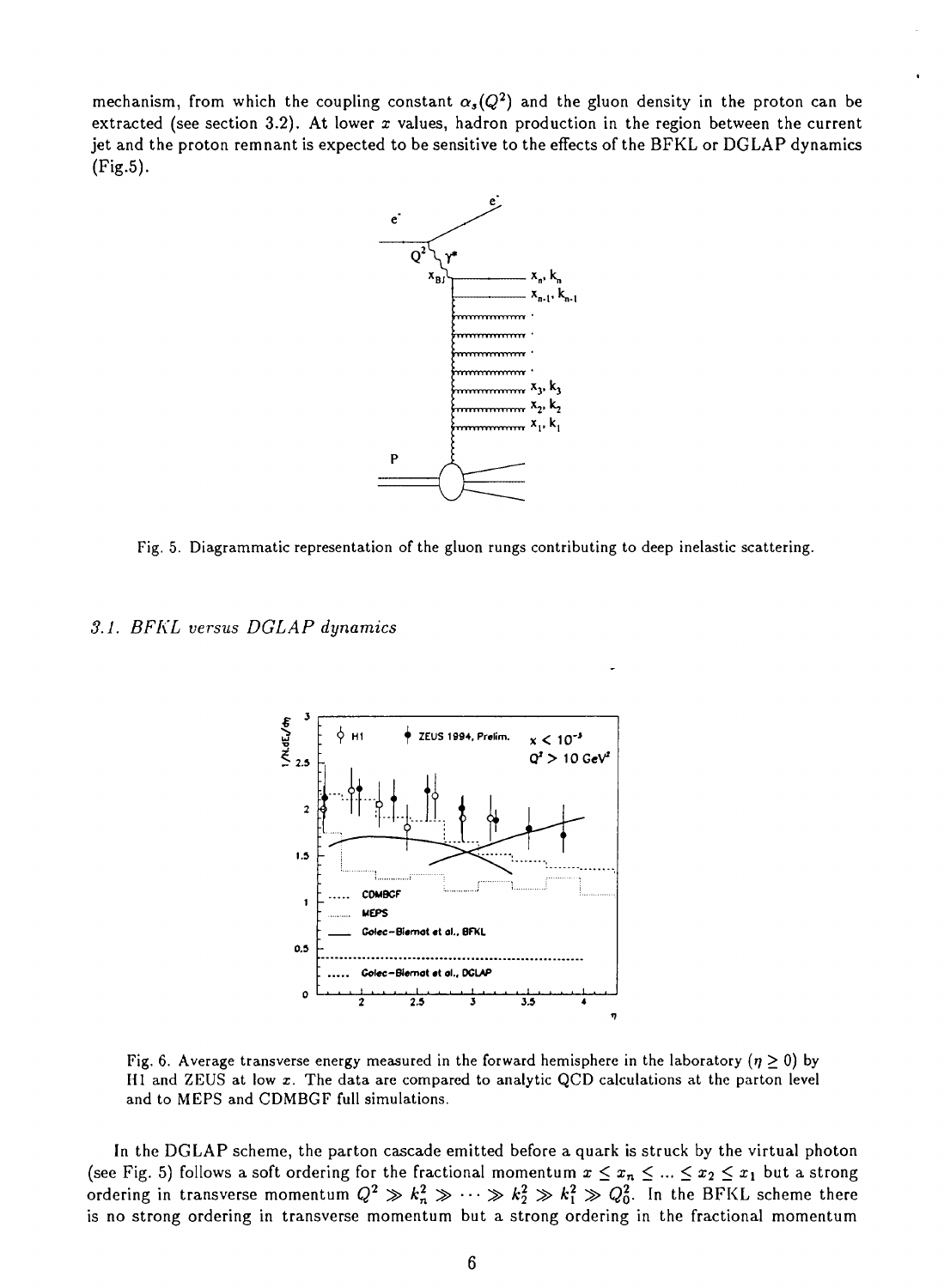$x \ll x_n \ll \cdots \ll x_2 \ll x_1$ . The phase space available is larger than for strong transverse momentum ordering. BFKL evolution is expected to produce more transverse energy *ET* than DGLAP evolution. The transverse energy measured by the HERA experiments  $^{25,26}$  (Fig. 6) is found to be much smaller than full simulations based on the DGLAP mechanism (the Matrix Element  $+$  Parton Shower model MEPS) <sup>27</sup> and a bit smaller than analytic calculations <sup>28</sup> performed at the parton level based or the BFKL mechanism. In the BFKL calculation, however, contributions from hadronization are not included which may add about 0.5 GeV to the parton transverse energy. In contrast to the MEPS model, the CDMBGF model <sup>29</sup> (Colour Dipole Model plus Boson Gluon Fusion) gives a fair description of the data. In this model, gluon emission is similar to that of BFKL emission because the gluons emitted do not obey a strong ordering in transverse momentum.

The measured rate of forward jets 30 in DIS events at very low *x* provides similar hints on the failure of the MEPS model and the success of BFKL-like calculations to describe the hadronic final state between the current jet and the proton remnant. In the absence of full simulations based on BFKL dynamics no firm conclusion can be drawn yet. The study of possible signatures of BFKL mechanism in the hadronic final state looks promising at very low *x.*

# *3.2. Jet rates in DIS events*

The hadronic final state of deep inelastic events is also a copious source of jets. Radiation of hard gluon from the initial or struck quark, also called QCD-Compton  $(\gamma^*q \rightarrow qq)$ , or production of a quark anti-quark pair by photon-gluon fusion  $(\gamma^*g \to q\bar{q})$  are expected to produce  $(2 + 1)$  jets (2 high  $p_t$  jets and the proton remnant) in the hadronic final state of DIS events. The production rate is a simple function of  $\alpha_{\mathfrak{s}}(Q^2)$  and of the gluon density in the proton. With very large statistics it should be possible to fit simultaneously these two quantities. So far, the data have been integrated over  $x$  to extract  $\alpha_s(Q^2)$  and integrated over  $Q^2$  to extract the gluon density as a function of x.

### 3.2.1.  $\alpha_s$  measurement

At  $x \geq 0.01$ , simulations based on the MEPS model give an excellent description of the energy flow in multi-jet events <sup>31</sup> (see Fig. 7).



Fig. 7. The transverse energy flow in the laboratory frame as a function of a)  $\Delta\Phi$  and b)  $\Delta\eta$  for the most backward going jet and c) and d) for the most forward going jet using the jet axis as reference. The points represent the jet data sample and the errors are statistical. The histogram gives the predictions of the MEPS model.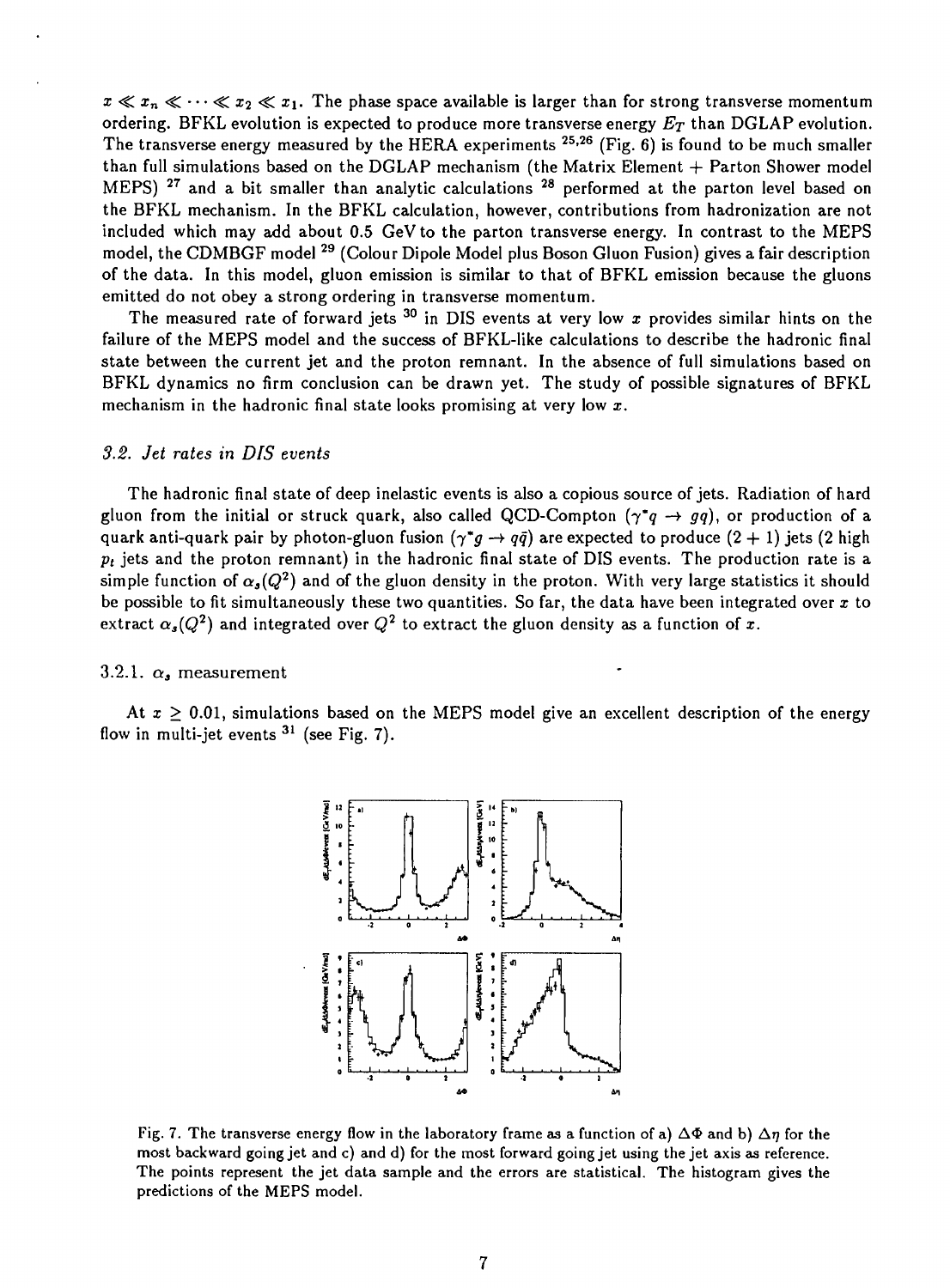It is a domain of *x* where the quark and gluon densities are well known from the fixed target experiments. The measured  $(2+1)$ -jet rate of events has been corrected at the parton level to be compared with a NLO theoretical calculation to determine  $\alpha_{s}$  in three  $Q^{2}$  intervals. A combined fit of the six determinations by the H1<sup>31</sup> and ZEUS<sup>32</sup> experiments extrapolated to the mass of the 2 particle provides the following average

$$
\alpha_s(M_Z) = 0.120 \pm 0.005 \pm 0.007 \tag{1}
$$

where the first error involves statistical and systematic errors non correlated between the two expriments and the second error is the quadratic average of common theoretical errors.



Fig. 8. The measured value of  $\alpha$ , from the rate of (2+1)-jet events as a function of  $Q^2$ . The data points are from HI and ZEUS. The line presents the combined result of the two experiments with the  $1\sigma$  total error band. For comparison the world average at the Z mass is also plotted.

#### 3.2.2. Gluon density

The HI Collaboration has also provided a first direct determination of the gluon density in the proton <sup>33</sup>. The analysis is based on the data sample accumulated in 1993 (242 nb<sup>-1</sup>). In a (2+1)-jet photon-gluon fusion event it is possible to reconstruct the fraction of the proton momentum carried by the gluon  $x_{g/p} = x(1 + \hat{s}/Q^2)$  where  $\hat{s}$  is the two-jet invariant mass. In the kinematic range defined as  $0.0003 < x < 0.0015$  and  $0.002 < x_{g/p} < 0.2$ , 75 % of the (2+1)-jet events are due to the photon gluon fusion process. The remained 25 *%* of events are due to QCD Compton processes and can be statistically subtracted. The resulting LO gluon distribution is shown in figure 9 as a function of  $x_{g/p}$ at an average  $Q^2$  value of 30 GeV<sup>2</sup>. The measurement is compared to recent indirect determinations from the scaling violations of the structure function  $F_2$  at very low x by the H1<sup>34</sup> and ZEUS<sup>35</sup> experiments or obtained in global parametrisations of LO parton densities  $22,18$ . The HERA data are also compared to a determination from the NMC experiment based on inelastic  $J/\Psi$  determination at  $x \geq 0.01$ . The overall consistency between direct and indirect determinations is a remarkable non trivial success of QCD.

#### 4. Conclusion

In summary HERA data on the proton structure function and on the hadronic final state in DIS events have already brought important insight into the underlying QCD mechanisms at low *x.* From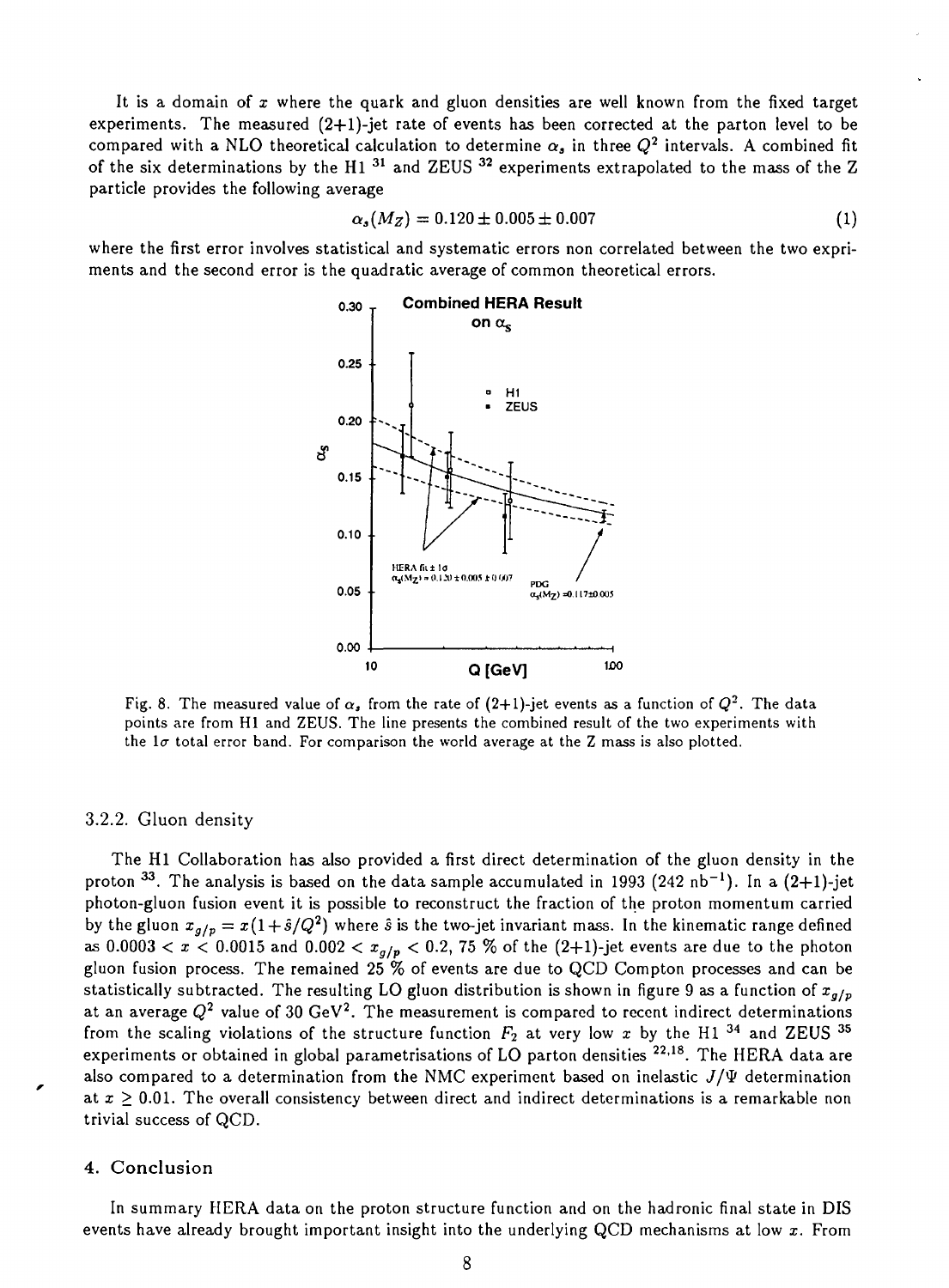

Fig. 9. The gluon density at  $< Q^2> = 30\,\,{\rm GeV^2}$  as a function of the fraction of the proton momentum carried by the gluon. The HI points from jet-multiplicity are compared with indirect determinations by H1 and ZEUS at  $Q^2 = 20$  GeV<sup>2</sup> and by NMC from  $J/\Psi$  production evolved to  $Q^2 = 30$  GeV<sup>2</sup>.

the jet multiplicity competitive determinations of the gluon density and of  $\alpha_s$  have been obtained. The analysis of the special class of DIS events where the struck proton stays intact after the interaction is covered in another talk <sup>37</sup>. A discussion of photoproduction at HERA can also be found in these proceedings <sup>36</sup>. These beautiful results only represent a part of HERA physics. Important topics as production of heavy quarks and vector mesons, fragmentations and detailed searches beyond the Standard Model have been omitted. A new field of HERA physics on rare events and at high  $Q^2$  will be open as the HERA luminosity will increase.

### 5. Aknowledgements

I would like to thank Professor Tran Thanh Van and all the organisers of the Second Rencontres du Vietnam for the very pleasant atmosphere to establish fruitful contacts between particle physicists and astrophysicists and between Vietnamese physicists and physicists from all over the world. Many thanks to A. De Roeck and G. Cozzika for help preparing this manuscript.

- 1. V.N. Gribov and L.N. Lipatov, *Sov. J. Nucl. Phys.* **15** (1972) 438 and 675; G.Altarelli and G.Parisi, *Nucl. Phys.* **B126** (1977) 298 ; Yu.L.Dokshitzer, *Sov. Phys. JETP* **46** (1977) 641.
- 2. E.A. Kuraev, L.N. Lipatov and V.S. Fadin, *Phys.Lett.* **B60** (1975) 50 ; Ya.Ya. Balitski and L.N. Lipatov, *Sov. J. Nucl. Phys.* 28 (1978) 822 and *Zh. Eksperiment. I. Teor.Fiz.* 72 (1977) 377.
- 3. HI Collaboration, I. Abt et al., it Nucl. Phys. **B407** (1993) 515.
- 4. ZEUS Collaboration, M. Derrick et al., *Nucl. Phys.* **B316** (1993) 412.
- 5. HI Collaboration, T. Ahmed et al., *Nucl. Phys.* **B439** (1995) 471.
- 6. ZEUS Collaboration, M. Derrick et al., *Z. Phys.* **C65** (1995) 379.
- 7. BCDMS Collaboration, A.C. Benvenuti et al., *Phys. Lett.* **B223** (1989) 485.
- 8. E-665 FNAL Collaboration, A. Kotwal, preprint **FERMILAB-CONF-95-046-E** and pro-